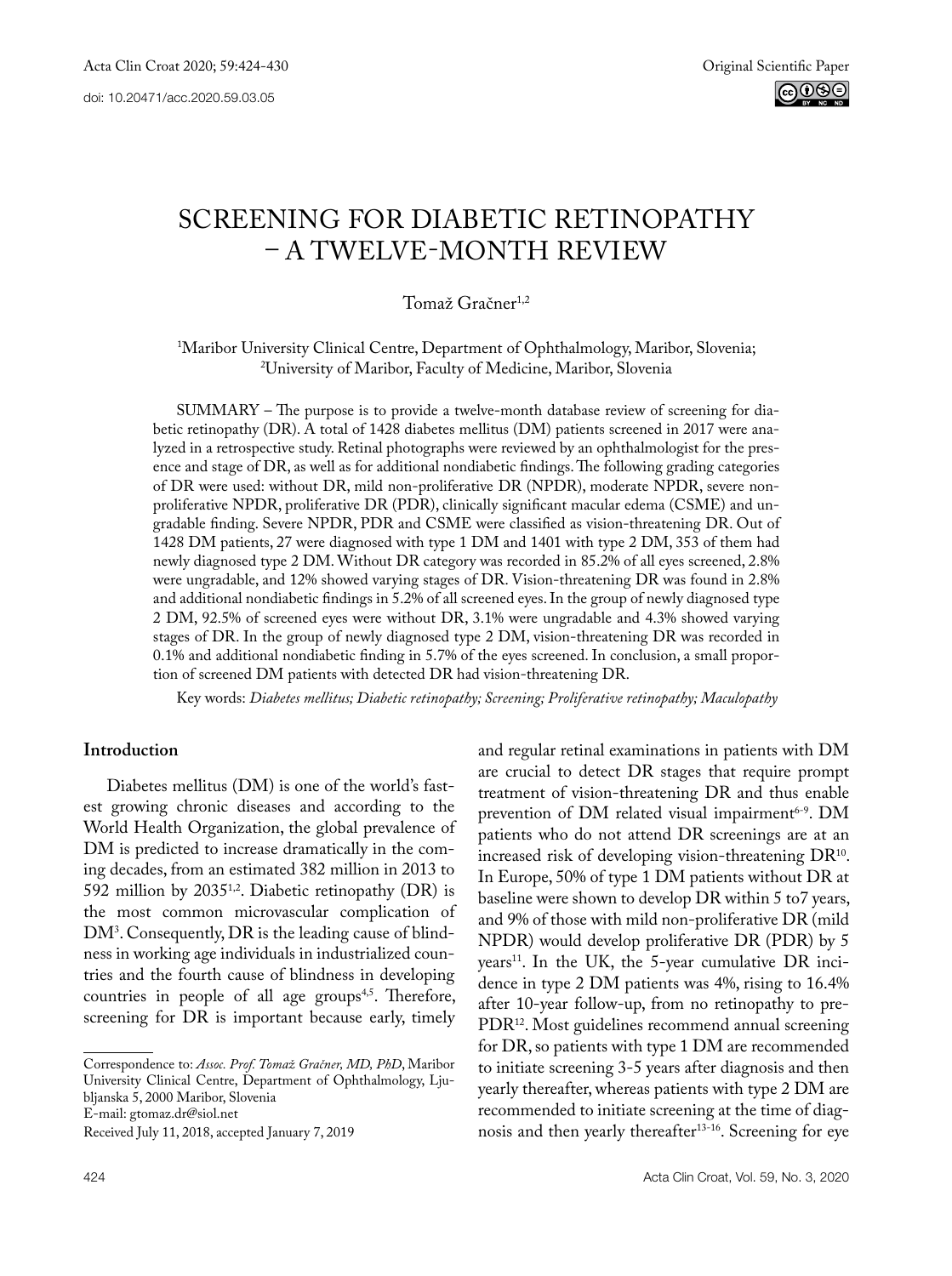disease caused by DM with the current annual examination model is cost-effective since it saves money by reducing vision  $loss^{15,17}$ .

In the National Program for Controlling Diabetes Mellitus 2010-2020, launched by the Ministry of Health of the Republic of Slovenia, the execution of systematic examinations of DM patients and screening for DR is planned. The Ministry of Health of the Republic of Slovenia has decided that screening for DR should be performed at eight Diabetic Retinopathy Screening Service Centres, which are located in eight towns all over Slovenia. One of these Diabetic Retinopathy Screening Service Centres is at the Department of Ophthalmology, Maribor University Clinical Centre in Maribor, where screening for DR has been performed since November 2015. The purpose of this study was to provide a twelve-month review of the results of screening for DR, with focus on the diagnosis made, referral rates and follow-up recommendations in all DM patients screened, the subgroup of type 1 DM patients and subgroup of newly diagnosed type 2 DM patients.

#### **Patients and Methods**

This twelve-month retrospective database review conducted at Diabetic Retinopathy Screening Service Centre at Department of Ophthalmology, Maribor University Clinical Centre, Maribor, Slovenia, included all DM patients screened between January and December 2017. All patients underwent a standardized protocol. Patient self-reported data on referral physician, age, gender, type of diabetes, duration of DM, DM therapy, and past ocular and general medical history were recorded. All procedures performed in this study were in accordance with ethical standards of the institutional and national Research Committees, 1964 Helsinki Declaration and its later amendments or comparable ethical standards. Informed consent was obtained from all patients included in the study.

Presenting visual acuity (VA) at distance was recorded for each eye before dilating pupils for fundus photography. VA was measured with the patient wearing their 'walk-in' optical correction (i.e. spectacles or contact lenses) using decimal equivalents of Snellen chart. If the patient was unable to read the largest letter at 5 m with subjective refraction, then VA was recorded as counting fingers, hand movements, light perception or no light perception.

At least two  $45^{\circ}$  wide-angle field digital retinal photography images *per* eye were taken by an experienced ophthalmic technician. Mydriatic 2-field digital photography, one centered on the optic disc and the other on the macula was carried out in all DM patients attending the screening. Images were reviewed for the presence and stage of DR or clinically significant macular edema (CSME) by an ophthalmologist. Levels of DR or CSME were defined according to definitions used in the Early Treatment Diabetic Retinopathy Study (ETDRS)<sup>9</sup>. Mild NPDR was defined as the presence of one or more microaneurysms only. Moderate NPDR was defined as the presence of microaneurysms and blot hemorrhages with or without any additional lesions such as hard exudates, cotton wool spots, intraretinal microvascular abnormalities (IRMA), venous beading, but less pronounced than in severe NPDR. Severe NPDR was defined as the presence any of the following  $(4:2:1)$ : extensive  $(>20)$  intraretinal hemorrhages in each of 4 quadrants; definitive venous beading in 2+ quadrants or more; prominent IRMA in 1+ quadrant or more, and no signs of PDR. The presence of PDR was determined by assessment of retinal neovascularizations, growth of abnormal vessels or/and preretinal or vitreous hemorrhage. CSME was defined as thickening of the retina at or within 500 μm of the center of the macula; hard exudates at or within the center 500 µm from the center of macula, if associated with thickening of retina.

The following grading categories of DR were used: without DR, mild NPDR, moderate NPDR, severe NPDR, PDR, CSME, and ungradable. Retinal photographs were considered ungradable if the retina could not be visualized appropriately, i.e. when retinal vessels were not visible within 1 disc diameter of the center of the fovea, and fine vessels were not visible across the surface of the optic disc.

Additional nondiabetic clinical findings on retinal photographs, such as age-related macular degeneration, glaucoma suspect optic neuropathy, cataract, choroidal nevus, or other nondiabetic causes of retinopathy (retinal vein occlusion, branch retinal vein occlusion) were also recorded.

The recommended follow-up time for patients without DR was 12 months, for patients with mild NPDR 8-10 months, and for those with moderate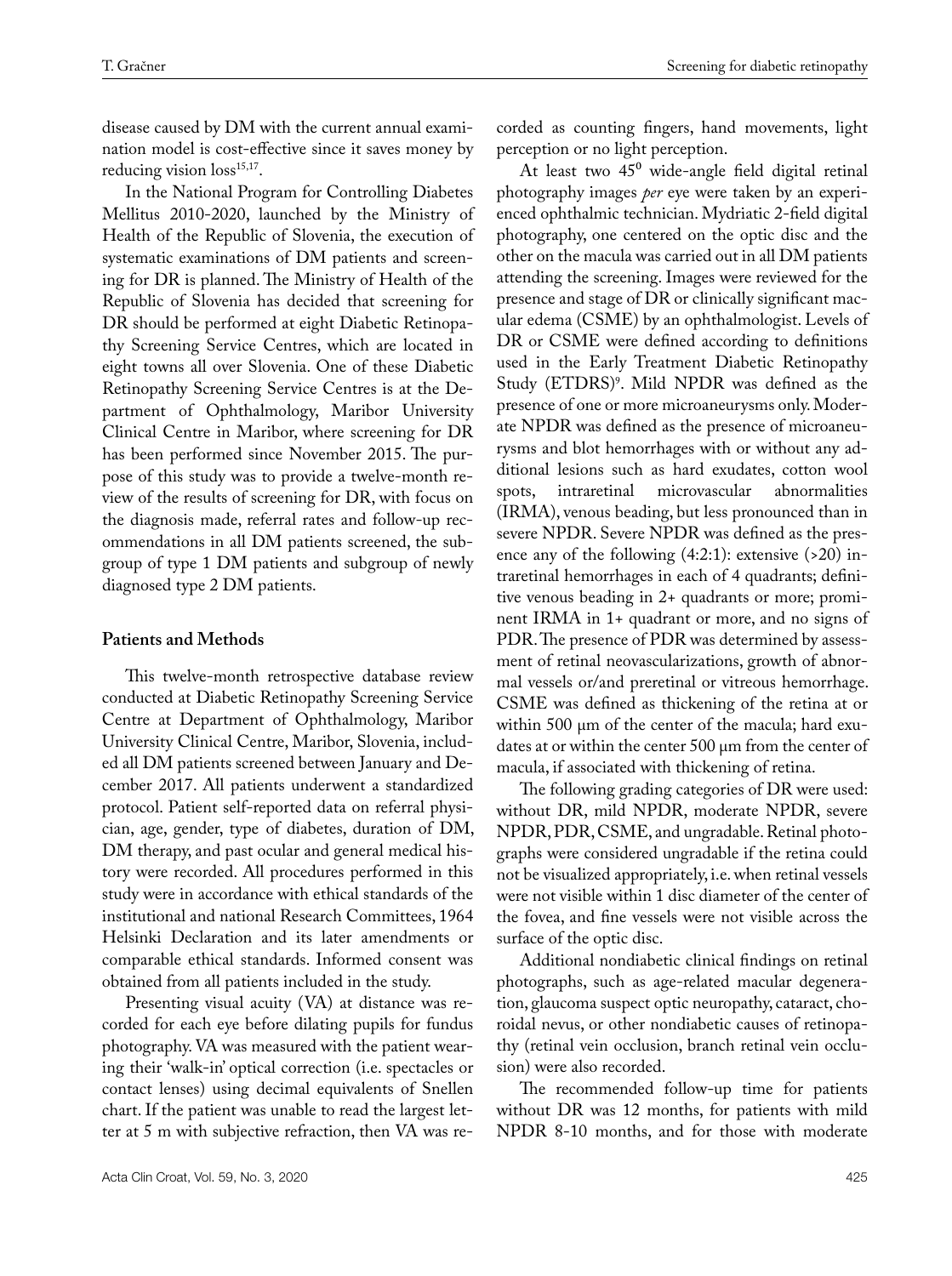NPDR 6-8 months. Patients graded as severe NPDR, PDR or CSME were classified as having visionthreatening DR, thus immediate referral to our Department was recommended. For patients with ungradable finding, referral to ophthalmologist for complete ophthalmologic examination in a few months was recommended. For patients with additional nondiabetic findings, referral to ophthalmologist for complete ophthalmologic examination as soon as possible or within a few months, according to diagnosis, was recommended.

After reviewing and grading retinal images, a report and follow-up or referral recommendation by the ophthalmologist was entered into patient medical records. A letter that included patient diagnosis and recommended follow-up time or referral recommendation was generated and mailed to patients.

The screening results for DR were analyzed, focused on diagnosis made, referral rates and follow-up recommendations in all DM patients screened, the subgroup of type 1 DM patients and subgroup of newly diagnosed type 2 DM patients. Statistical descriptive analysis was carried out using IBM SPSS Statistics version 22.0 for Windows.

#### **Results**

A total of 1428 DM patients were screened for DR in the twelve-month period and all 2856 eyes of these patients were included in this database review. The mean age of DM patients was 63.67 years (standard deviation (SD) 12.11); there were 840 (58.8%) male and 588 (41.2%) female patients. Of these 1428 DM patients, 27 (1.9%) were diagnosed with type 1 DM and 1401 (98.1%) with type 2 DM; 217 (15.2%) patients were only on diet therapy, 817 (57.2%) received additional oral antidiabetic medication, and 394 (27.6%) had additional insulin therapy. The mean duration of DM was 7.82 (SD 7.99) years in all DM patients. The mean VA was 0.78 (SD 0.24) in all 2856 eyes. Out of these 1428 DM patients, 1048 (73.4%) were referred by their family physician and 380 (26.6%) by a diabetologist. Out of these 1401 type 2 DM patients, 353 (25.2%) had newly diagnosed type 2 DM.

Ungradable findings were recorded in 2.8% of all screened retinal photographs; 85.2% of all screened eyes were without DR. In 12% of all screened eyes, the presence of DR or CSME was recorded, as follows: 6.9% of the eyes were graded as mild NPDR, 2.3% as moderate NPDR, 0.7% as severe NPDR, 0.6% as PDR and 1.5% as CSME. Accordingly, vision-threatening DR, which included severe NPDR, PDR and CSME, was found in 2.8% of all screened eyes. Additional nondiabetic clinical findings on retinal photographs were recorded in 5.2% of screened eyes, including age-related macular degeneration in 2.5%, glaucoma suspect optic neuropathy in 0.6%, cataract in 1.1%, choroidal nevus in 0.7%, and other nondiabetic causes of retinopathy (retinal vein occlusion, branch retinal vein occlusion) in 0.6% of cases.

Of all DM patients screened, 3.2% were referred immediately to our Department because of visionthreatening DR and 9% were referred to ophthalmologist for complete ophthalmologic examination because of ungradable retinal photographs or additional nondiabetic clinical findings, as soon as possible or in a few months, according to diagnosis.

The DM patient self-reported data on modifiable risk factors for DR, including hyperglycemia, hypertension, hyperlipidemia and obesity, were unreliable and insufficient and therefore not included in the analysis.

The subgroup of 54 eyes in 27 type 1 DM patients were analyzed separately. The mean age of type 1 DM patients was 30.04 (SD 10.31) years; there were 16 (59.3%) female and 11 (40.7%) male patients, and all were on insulin therapy. The mean duration of type 1 DM was 15.15 (SD 10.28) years. The mean VA was 0.93 (SD 0.12) in all 54 eyes. Out of these 27 type 1 DM patients, 12 (44.4%) were referred by their family physician and 15 (55.6%) by a diabetologist.

None of type 1 DM screened retinal photographs was ungradable. In type 1 DM group, 74.1% of screened eyes were without DR, while the presence of DR or CSME was recorded in 25.9% of screened eyes, as follows: 16.7% of eyes were graded as mild NPDR, 3.7% as moderate NPDR, 3.7% as PDR and 1.8% as CSME. Accordingly, vision-threatening DR, which included severe NPDR, PDR and CSME, was found in 5.5% of type 1 DM screened eyes. Additional nondiabetic clinical finding of choroidal nevus on retinal photographs was recorded in 3.7% of screened type 1 DM eyes.

Of all type 1 DM patients screened, 5.5% were referred immediately to our Department because of vision-threatening DR and 3.7% were referred to ophthalmologist for complete ophthalmologic examina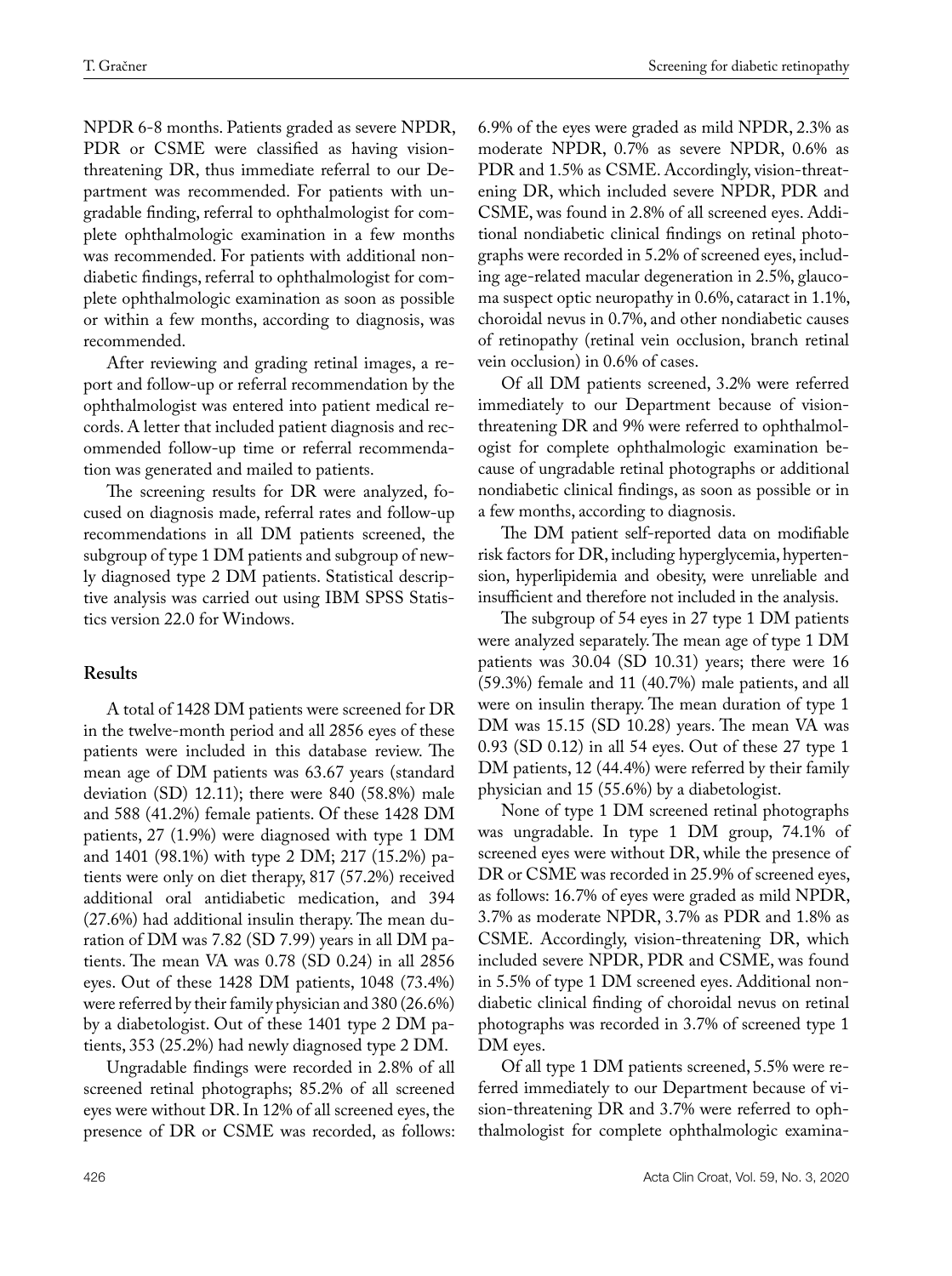tion because of additional nondiabetic clinical findings as soon as possible or in a few months, according to diagnosis.

The subgroup of 706 eyes in 353 newly diagnosed type 2 DM patients were separately analyzed. The mean age of newly diagnosed type 2 DM patients was 62.73 (SD 11.75) years; there were 212 (60.1%) male and 141 (39.9%) female patients; 127 (36.0%) patients were only on diet therapy, 212 (60.1%) received additional oral antidiabetic medication and 14 (4.0%) had additional insulin therapy. The mean duration of newly diagnosed type 2 DM was 0.52 (SD 0.13) years. The mean VA was 0.79 (SD 0.24) in all 706 eyes. Out of these 353 newly diagnosed type 2 DM patients, 282 (79.9%) were referred by their family physician and 71 (20.1%) by a diabetologist.

Ungradable findings were recorded in 3.1% of newly diagnosed type 2 DM screened retinal photographs; 92.5% of newly diagnosed type 2 DM screened eyes were without DR; the presence of DR or CSME was recorded in 4.3% of newly diagnosed type 2 DM screened eyes, as follows: 3.5% of eyes were graded as mild NPDR, 0.7% as moderate NPDR and 0.1% as CSME. Accordingly, vision-threatening DR including CSME was found in 0.1% of newly diagnosed type 2 DM screened eyes. Additional nondiabetic clinical findings on retinal photographs were found in 5.7% of newly diagnosed type 2 DM eyes, i.e. age-related macular degeneration in 2.3%, glaucoma suspect optic neuropathy in 0.3%, cataract in 1.1%, choroidal nevus in 1.0% and other nondiabetic causes of retinopathy (retinal vein occlusion, branch retinal vein occlusion) in 1.0% of cases.

Of all newly diagnosed type 2 DM patients screened, 0.3% were referred immediately to our Department because of vision-threatening DR and 5.7% were referred to ophthalmologist for complete ophthalmologic examination because of ungradable retinal photographs or additional nondiabetic clinical findings as soon as possible or in a few months, according to diagnosis.

#### **Discussion**

This study analyzed screening results on DR collected at Diabetic Retinopathy Screening Service Centre, Department of Ophthalmology, Maribor University Clinical Centre, Maribor, Slovenia in 2017,

which was the second full year after launching the screening for DR program. Out of 1428 DM patients screened in this study, 1.9% were diagnosed with type 1 DM and 98.1% with type 2 DM, 25.2% of these with newly diagnosed type 2 DM. Study results revealed 85.2% of all screened eyes to be without DR, 2.8% were ungradable and 12% had varying stages of DR. Vision-threatening DR was found in 2.8% and additional nondiabetic findings in 5.2% of all screened eyes, age-related macular degeneration in most of them. Of all DM patients screened, 3.2% were referred immediately to our Department because of visionthreatening DR and 9% were referred to ophthalmologist for complete ophthalmologic examination because of ungradable retinal photographs or additional nondiabetic clinical findings. In the group of type 1 DM, 74.1% of screened eyes were without DR and 25.9% were with varying stages of DR. In the same group, vision-threatening DR was found in 5.5% and additional nondiabetic finding of choroidal nevus in 3.7% of screened eyes. Of all type 1 DM patients screened, 5.5% were referred immediately to our Department because of vision-threatening DR and 3.7% were referred to ophthalmologist for complete ophthalmologic examination due to additional nondiabetic clinical findings. In the group of newly diagnosed type 2 DM, 92.5% of screened eyes were without DR, 3.1% were ungradable and 4.3% were with varying stages of DR. In this group, vision-threatening DR was recorded in 0.1% and additional nondiabetic findings in 5.7% of screened eyes, most of them with agerelated macular degeneration. Of all newly diagnosed type 2 DM patients screened, 0.3% were referred immediately to our Department due to vision-threatening DR and 5.7% were referred to ophthalmologist for complete ophthalmologic examination because of ungradable retinal photographs or additional nondiabetic clinical findings.

Schellini *et al*. report on the presence of DR of varying and undefined stages in 7.6% of 407 screened self-reported type 2 DM patients with mean age of 58.8 years and unknown duration of DM18. In our study, 12% of all screened eyes in 1428 DM patients showed varying stages of DR, which could be ascribed to the fact that we included type 1 DM and type 2 DM patients with higher mean age of 63.7 years and longer duration of DM in comparison to the above mentioned study.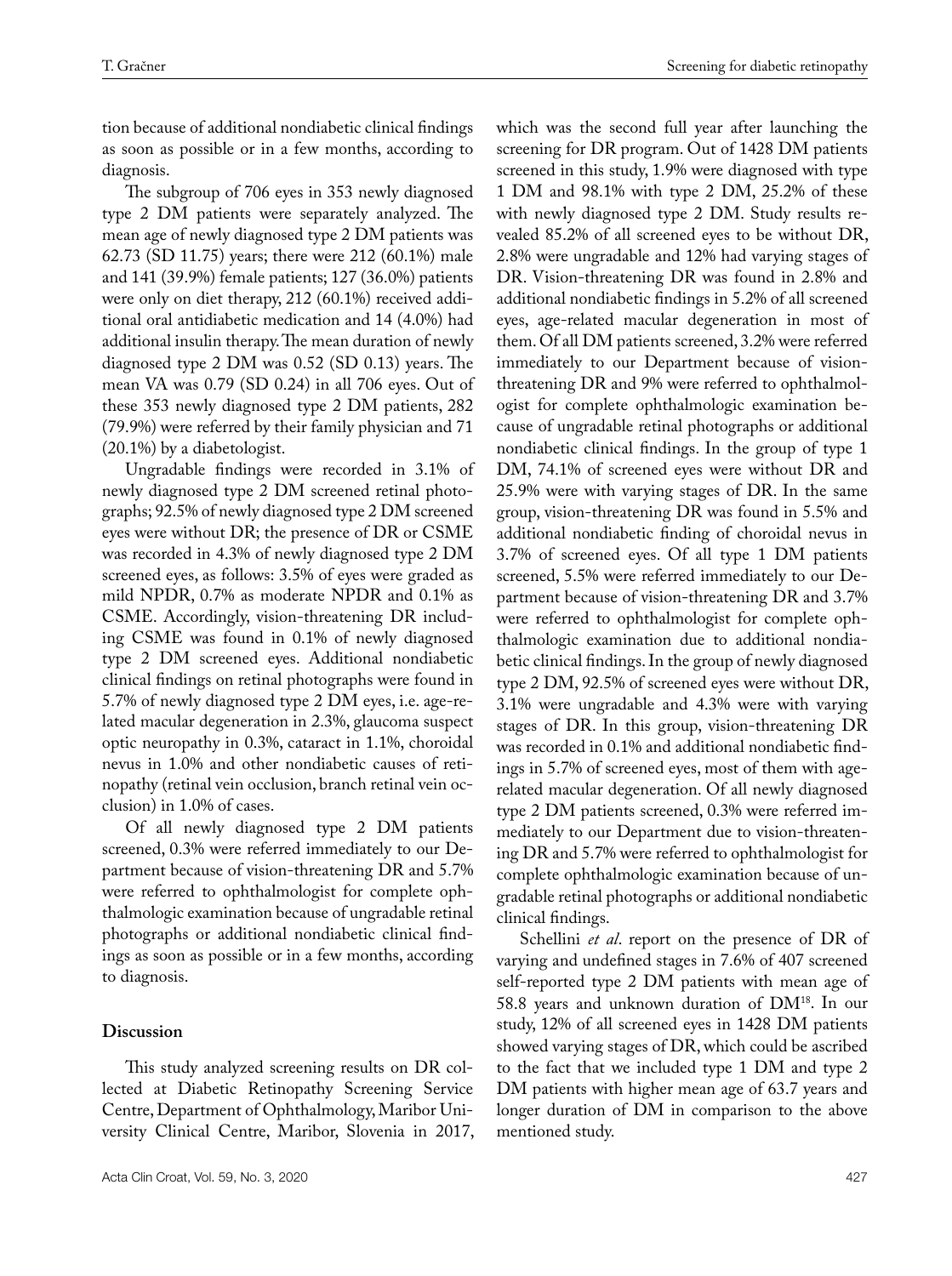In the Gutenberg Health Study, the weighted prevalence of DR in newly diagnosed screening-detected type 2 DM was 13%; out of 285 newly diagnosed screening-detected type 2 DM patients, 12% had mild NPDR, 0.6% moderate NPDR and 0.3% PDR, with no cases of severe NPDR or diabetic maculopathy19. The Hoorn Screening Study found a higher prevalence of DR in screening-detected type 2 DM of 7.6% as compared to 1.9% in those with newly diagnosed type 2 DM in general practice<sup>20</sup>. In our study, 80% of 353 newly diagnosed type 2 DM patients were referred for screening for DR by their family physician and 20% by a diabetologist; the presence of DR or CSME was found in 4.3%, including mild NPDR in 3.5%, moderate NPDR in 0.7% and CSME in 0.1% of the screened eyes.

Papavasileiou *et al*. in their retrospective twelvemonth database review of systematic DR screening in 15196 DM patients found referable vision-threatening DR in 4.94% of patients<sup>21</sup>. In contrast, in our study that included less DM patients, referable visionthreatening DR was found in 2.8% of all screened eyes in 1428 DM patients.

Tsui *et al*. provided a snapshot of teleretinal screening for DR in 120 DM patients and report that 15% had varying stages of NPDR, no PDR was found, 5% were ungradable images, 13.3% were glaucoma suspect and 10.0% had age-related macular degeneration; 55.8% of screened DM patients were referred to an eye department for further ophthalmic evaluation, including any level of DR and any other additional nondiabetic clinical finding<sup>22</sup>. In our study, varying stages of DR were recorded in 12% of all screened eyes of 1428 DM patients; 6.9% of eyes had mild NPDR, 2.3% moderate NPDR, 0.7% severe NPDR, 0.6% had PDR and 1.5% had CSME. In our study, 2.8% of screened images were ungradable and additional nondiabetic findings were detected in 5.2% of the screened eyes. In our study, 3.2% of all DM patients screened were referred immediately to our Department because of vision-threatening DR and 9% were referred to ophthalmologist for complete ophthalmologic examination due to ungradable retinal photographs or additional nondiabetic clinical findings.

The main strength of this study was a relatively large sample size, above all newly diagnosed type 2 DM patients. All DM patients were also screened by a standardized protocol of digital retinal photography evaluated for the presence and stage of DR or CSME

and subsequently graded by an ophthalmologist. Therefore, additional nondiabetic clinical findings on retinal photographs could also be detected by the ophthalmologist, who recommended follow-up time, referral for further ophthalmic evaluation according to diagnosis, or referral to our Department for further treatment when vision-threatening DR was detected. Unfortunately, only limited information was available on the major modifiable risk factors for DR. We could not obtain measures of glycemic control, blood pressure, lipid concentration and body mass index. The patient self-reported data on these risk factors were unreliable and insufficient. Wang *et al*. report on a surprisingly small number of DM patients with DR, less than 50%, who were aware of the importance of glycosylated hemoglobin, only 17% understood its ideal level, significance and physiology, although younger age and postsecondary education were significantly associated with due understanding of glycosylated hemoglobin<sup>23</sup>. Therefore, public education by family physician, diabetologist or ophthalmologist on DM and prevention of associated complications including DR is important. It is estimated that in developing countries, half of DM patients do not undergo fundus examination at least once a year<sup>24</sup>. Family physicians and diabetologists must be informed and educated by ophthalmologists on the current DR screening and referral guidelines to ensure early detection and prompt intervention for DM patients with vision-threatening DR. The study by Schoenfeld *et al*. found that more than one-third of DM patients do not follow the standard screening guidelines<sup>25</sup>. Thus, education is crucial to prevent DM and DR.

In conclusion, in this study, a small proportion of screened DM patients with detected DR had visionthreatening DR, demonstrating that screening for DR enables early detection and prompt treatment of DM related visual impairment.

#### **References**

- 1. Wild S, Roglic G, Green A, Sicree R, King H. Global prevalence of diabetes: estimates fort the year 2000 and projections for 2030. Diabetes Care. 2004;27:1047-53, doi: 10.2337/diacare.27.5.1047.
- 2. Guariguata L, Whiting DR, Hambleton I, Beagley J, Linnenkamp U, Shaw JE. Global estimates of diabetes prevalence for 2013 and projections for 2035. Diabetes Res Clin Pract. 2014; 103:137-49, doi: 10.1016/j.diabres.2013.11.002.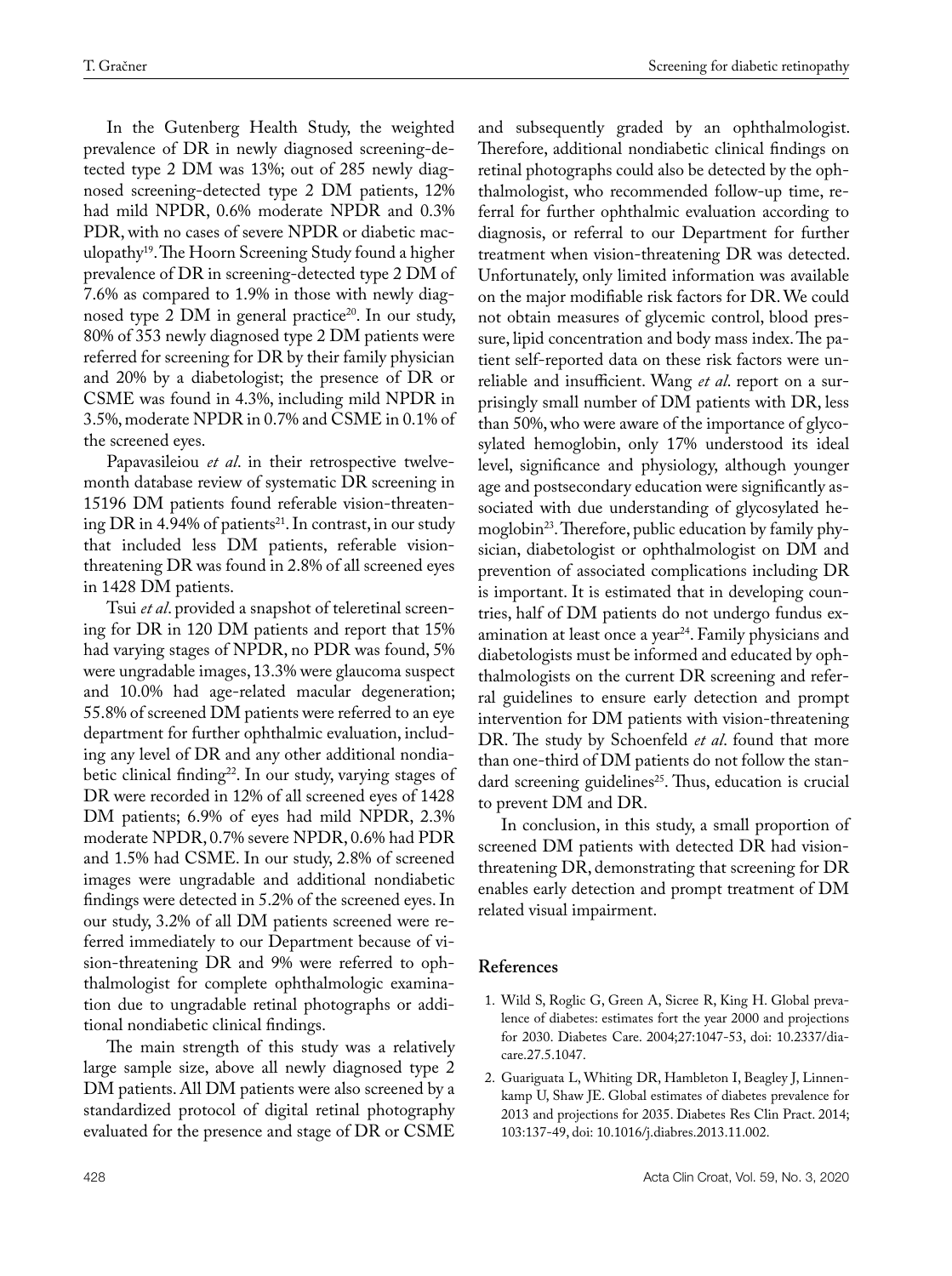- 3. Antonetti DA, Klein R, Gardner TW. Diabetic retinopathy. N Engl J Med. 2012;366:1227-39, doi: 10.1056/NEJMra 1005073.
- 4. Zhang X, Saadine JB, Chou CF, Cotch MF, Cheng YJ, Geiss LS, *et al*. Prevalence of diabetic retinopathy in the United States, 2005-2010. JAMA. 2010;304:649-56, doi: 10.1001/ jama.2010.1111.
- 5. Leasher JL, Bourne RR, Flaxman SR, Jonas JB, Keeffe J, Naidoo N, *et al*. Global estimates on the number of people blind or visually impaired by diabetic retinopathy: a meta-analysis from 1990 to 2010. Diabetes Care. 2016;39:1643-9, doi: 10.2337/ dc15-2171.
- 6. Arun CS, Al-Bermani A, Stannard K, Taylor R. Long-term impact of retinal screening on significant diabetes-related visual impairment in the working age population. Diabet Med. 2009;26:489-92, doi: 10.1111/j.1464-5491.2009.02718.x.
- 7. American Diabetes Association. Standards of medical care in diabetes – 2011. Diabetes Care. 2011;34(Suppl 1):S11-61, doi: [10.2337/dc11-S011](https://dx.doi.org/10.2337%2Fdc11-S011)
- 8. Jacobson AM, Braffett BH, Cieary PA, Gubitosi-Klug RA, Larkin ME; DCCT/EDIC Research Group. The long-term effects of type 1 diabetes treatment and complications on health-related quality of life. A 23-year follow-up of the Diabetes Control and Complications/Epidemiology of Diabetes Interventions and Complications cohort. Diabetes Care. 2013;36:3131-8, doi: 10.2337/dc12-2109.
- 9. Early Treatment Diabetic Retinopathy Study Research Group. Grading diabetic retinopathy from stereoscopic color fundus photographs – an extension of the modified Airlie House classification. ETDRS report number 10. Early Treatment Diabetic Retinopathy Study Research Group. Ophthalmology. 1991;98:786-806.
- 10. Forster AS, Forbes A, Dodhia H, Connor C, Du Chemin A, Sivaprasad S, *et al*. Non-attendance at diabetic eye screening and risk of sight-threatening diabetic retinopathy: a population-based cohort study. Diabetologia. 2013;56:2187-93, doi: 10.1007/s00125-013-2975-0.
- 11. Burger W, Hovener G, Dusterhus R, Hartmenn R, Weber B. Prevalence and development of retinopathy in children and adolescents with type 1 (insulin-dependent) diabetes mellitus. A longitudinal study. Diabetologia. 1986;29:17-22, doi: 10.1007/BF02427275.
- 12. Jones CD, Greenwood RH, Misra A, Bachmann MO. Incidence and progression of diabetic retinopathy during 17 years of a population-based screening program in England. Diabetes Care. 2012;35:592-6, doi: 10.2337/dc11-0943.
- 13. Porta M, Maurino M, Severini S, Lamarmora E, Trento M, Sitia E, *et al*. Clinical characteristics influence screening intervals for diabetic retinopathy. Diabetologia. 2013;56:2147-52, doi: 10.1007/s00125-013-2989-7.
- 14. Folk JC, Adelman RA, Flaxel CJ, Hyman L, Pulido JS, Olsen TW. Retina vitreous preferred practice pattern. Diabetic retinopathy. Am Acad Ophthalmol. 2016;1-58.
- 15. Rosenberg JB, Tsui I. Screening for diabetic retinopathy. N Engl J Med. 2017;376:1587-8, doi: 10.1056/NEJMe1701820
- 16. The DCCT/EDIC Research Group. Frequency of evidencebased screening for retinopathy in type 1 diabetes. N Engl J Med. 2017;376:1507-16, doi: 10.1056/NEJMoa1612836
- 17. Javitt JC, Aiello LP, Chiang Y, Ferris FL III, Canner JK, Greenfield S. Preventive eye care in people with diabetes is cost-saving to the federal government: implication for health care reform. Diabetes Care. 1994;17:909-17, doi: 10.2337/diacare.17.8.909.
- 18. Schellini SA, Carvalho GM, Rendiero FS, Padovani CR, Hirai FE. Prevalence of diabetes and diabetic retinopathy in a Brazilian population. Ophthalmic Epidemiol. 2014;21:33-8, doi: 10.3109/09286586.2013.868004.
- 19. Ponto KA, Koenig J, Peto T, Lamparter J, Raum P, Wild PS, *et al*. Prevalence of diabetic retinopathy in screening-detected diabetes mellitus: results from the Gutenberg Health Study (GHS). Diabetologia. 2016;59:1913-9, doi: 10.1007/s00125- 016-4013-5.
- 20. Spijkerman AM, Dekker JM, Nijpels G, Kostense PJ, Kors JA, Ruwaard D, *et al*. Microvascular complications at time of diagnosis of type 2 diabetes are similar among diabetic patients detected by targeted screening and patients newly diagnosed in general practice: the Hoorn Screening Study. Diabetes Care. 2003;26:2604-8, doi: 10.2337/diacare.26.9.2604..
- 21. Papavasileiou E, Dereklis D, Oikonomidis P, Grixti A, Kumar BV, Prased S. An effective programme to systematic diabetic retinopathy screening in order to reduce diabetic retinopathy blindness. Hell J Nucl Med. 2014;17(Suppl 1):30-4.
- 22. Tsui I, Havunjian MA, Davis JA, Giaconi JA. Snapshot of teleretinal screening for diabetic retinopathy at the West Los Angeles Medical Center. Telemed J E Health. 2016;22:843-6, doi: 10.1089/tmj.2015.0246.
- 23. Wang S, Tikellis G, Wong N, Wong TY, Wang JJ. Lack of knowledge of glycosylated hemoglobin in patients with diabetic retinopathy. Diabetes Res Clin Pract. 2008;81:315-7, doi: 10.1016/j.diabres.2008.03.011.
- 24. Rani PK, Raman R, Sharma V, Mahuli SV, Tarigopala A, Sudhir RR, *et al*. Analysis of a comprehensive diabetic retinopathy screening model for rural and urban diabetics in developing countries. Br J Ophthalmol. 2007;91:1425-9, doi: 10.1136/ bjo.2007.120659.
- 25. Schoenfeld ER, Greene JM, Wu SY, Leske MC. Patterns of adherence to diabetes vision care guidelines: baseline findings from the Diabetic Retinopathy Awareness Program. Ophthalmology. 2001;108:563-71, doi: 10.1016/s0161-6420(00)00600-x.